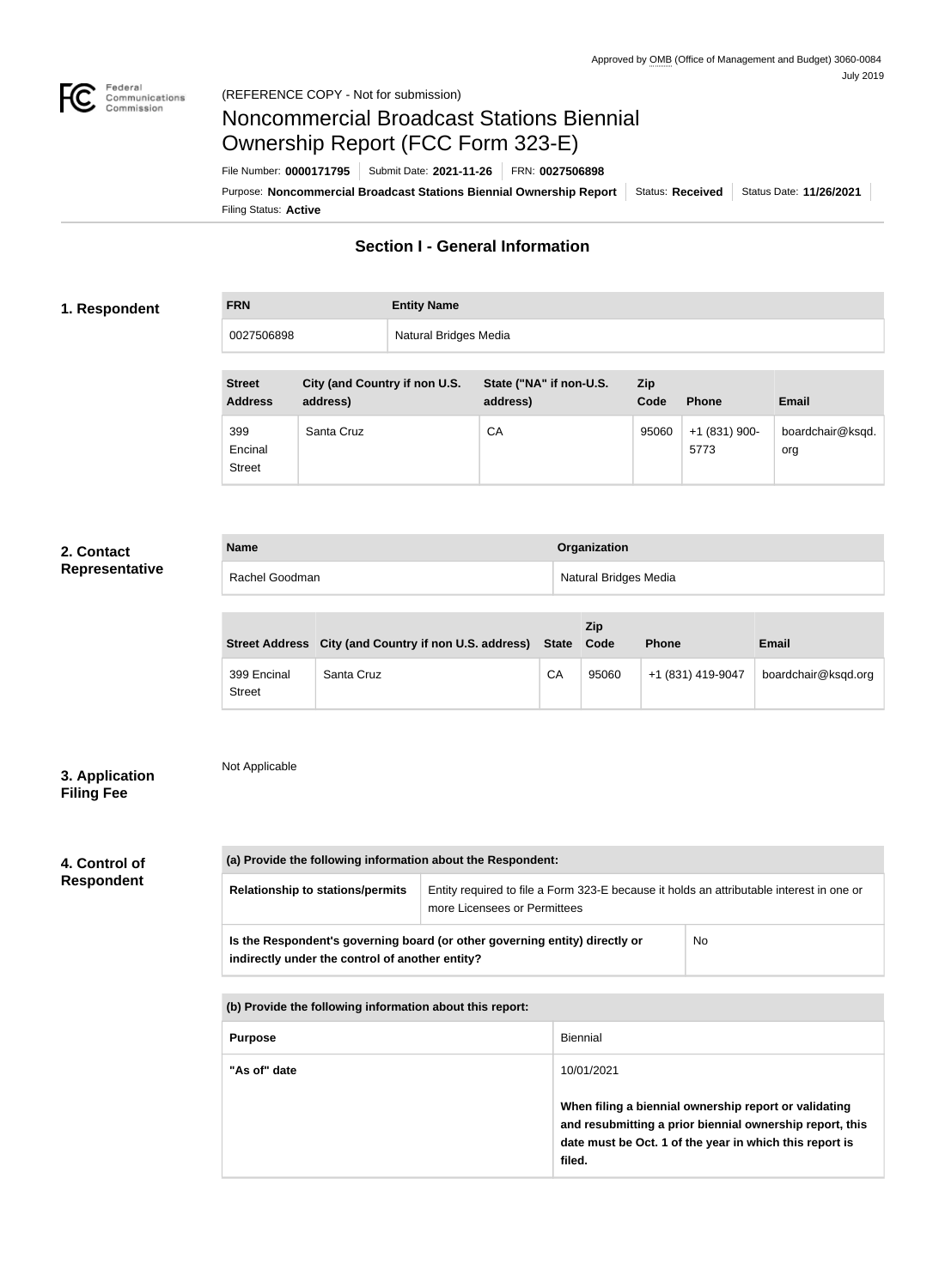### **5. Licensee(s) and Station(s)**

**Respondent is filing this report to cover the following Licensee(s) and station(s):**

| Licensee/Permittee Name |                  |                   |            | <b>FRN</b>   |                |  |
|-------------------------|------------------|-------------------|------------|--------------|----------------|--|
| Natural Bridges Media   |                  |                   | 0027506898 |              |                |  |
| Fac. ID No.             | <b>Call Sign</b> | <b>City</b>       |            | <b>State</b> | <b>Service</b> |  |
| 12141                   | <b>KSQD</b>      | <b>SANTA CRUZ</b> |            | СA           | <b>FM</b>      |  |

## **Section II – Biennial Ownership Information**

| 1.47 C.F.R.<br><b>Section 73.3613</b><br><b>Documents</b> | Licensee Respondents that hold authorizations for one or more full power television, AM, and/or FM stations should list all<br>contracts and other instruments set forth in 47 C.F.R. Section 73.3613(a) through (c) for the facility or facilities listed on this<br>report. If the agreement is a network affiliation agreement, check the appropriate box. Otherwise, select "Other." Non-Licensee<br>Respondents should select "Not Applicable" in response to this question.                                                                                                                                                                                                                                                                                                   |
|-----------------------------------------------------------|-------------------------------------------------------------------------------------------------------------------------------------------------------------------------------------------------------------------------------------------------------------------------------------------------------------------------------------------------------------------------------------------------------------------------------------------------------------------------------------------------------------------------------------------------------------------------------------------------------------------------------------------------------------------------------------------------------------------------------------------------------------------------------------|
|                                                           | Not Applicable.                                                                                                                                                                                                                                                                                                                                                                                                                                                                                                                                                                                                                                                                                                                                                                     |
| 2. Ownership<br><b>Interests</b>                          | (a) Ownership Interests. This Question requires Respondents to enter detailed information about ownership interests by<br>generating a series of subforms. Answer each question on each subform. The first subform listing should be for the Respondent<br>itself. If the Respondent is not a natural person, also list each of the officers, members of the governing board (or other<br>governing entity), stockholders, and any other persons or entities with a direct attributable interest in the Respondent pursuant<br>to the standards set forth in 47 C.F.R. Section 73.3555. (A "direct" interest is one that is not held through any intervening<br>companies or entities.) List each interest holder with a direct attributable interest in the Respondent separately. |
|                                                           | Leave the percentage of total assets (Equity Debt Plus) field blank for an interest holder unless that interest holder has an<br>attributable interest in the Respondent solely on the basis of the Commission's Equity Debt Plus attribution standard, 47 C.F.R.<br>Section 73.3555, Note 2(i).                                                                                                                                                                                                                                                                                                                                                                                                                                                                                    |
|                                                           | In the case of vertical or indirect ownership structures, list only those interests in the Respondent that also represent an<br>attributable interest in the Licensee(s) for which the report is being submitted.                                                                                                                                                                                                                                                                                                                                                                                                                                                                                                                                                                   |
|                                                           | Entities that are part of an organizational structure that includes holding companies or other forms of indirect ownership must file<br>separate ownership reports. In such a structure do not report, or file a separate report for, any interest holder that does not have<br>an attributable interest in the Licensee(s) for which the report is being submitted.                                                                                                                                                                                                                                                                                                                                                                                                                |
|                                                           | Please see the Instructions for further detail concerning interests that must be reported in response to this question.                                                                                                                                                                                                                                                                                                                                                                                                                                                                                                                                                                                                                                                             |
|                                                           | The Respondent must provide an FCC Registration Number for each interest holder reported in response to this question.<br>Please see the Instructions for detailed information and guidance concerning this requirement.                                                                                                                                                                                                                                                                                                                                                                                                                                                                                                                                                            |

| <b>Ownership Information</b>                          |                                     |                      |  |
|-------------------------------------------------------|-------------------------------------|----------------------|--|
| <b>FRN</b>                                            | 0027506898                          |                      |  |
| <b>Entity Name</b>                                    | Natural Bridges Media               |                      |  |
| <b>Address</b>                                        | PO Box                              |                      |  |
|                                                       | <b>Street 1</b>                     | 399 Encinal Street   |  |
|                                                       | <b>Street 2</b>                     |                      |  |
|                                                       | <b>City</b>                         | Santa Cruz           |  |
|                                                       | State ("NA" if non-U.S.<br>address) | CA                   |  |
|                                                       | <b>Zip/Postal Code</b>              | 95060                |  |
|                                                       | Country (if non-U.S.<br>address)    | <b>United States</b> |  |
| <b>Listing Type</b>                                   | Respondent                          |                      |  |
| <b>Positional Interests</b><br>(check all that apply) | Respondent                          |                      |  |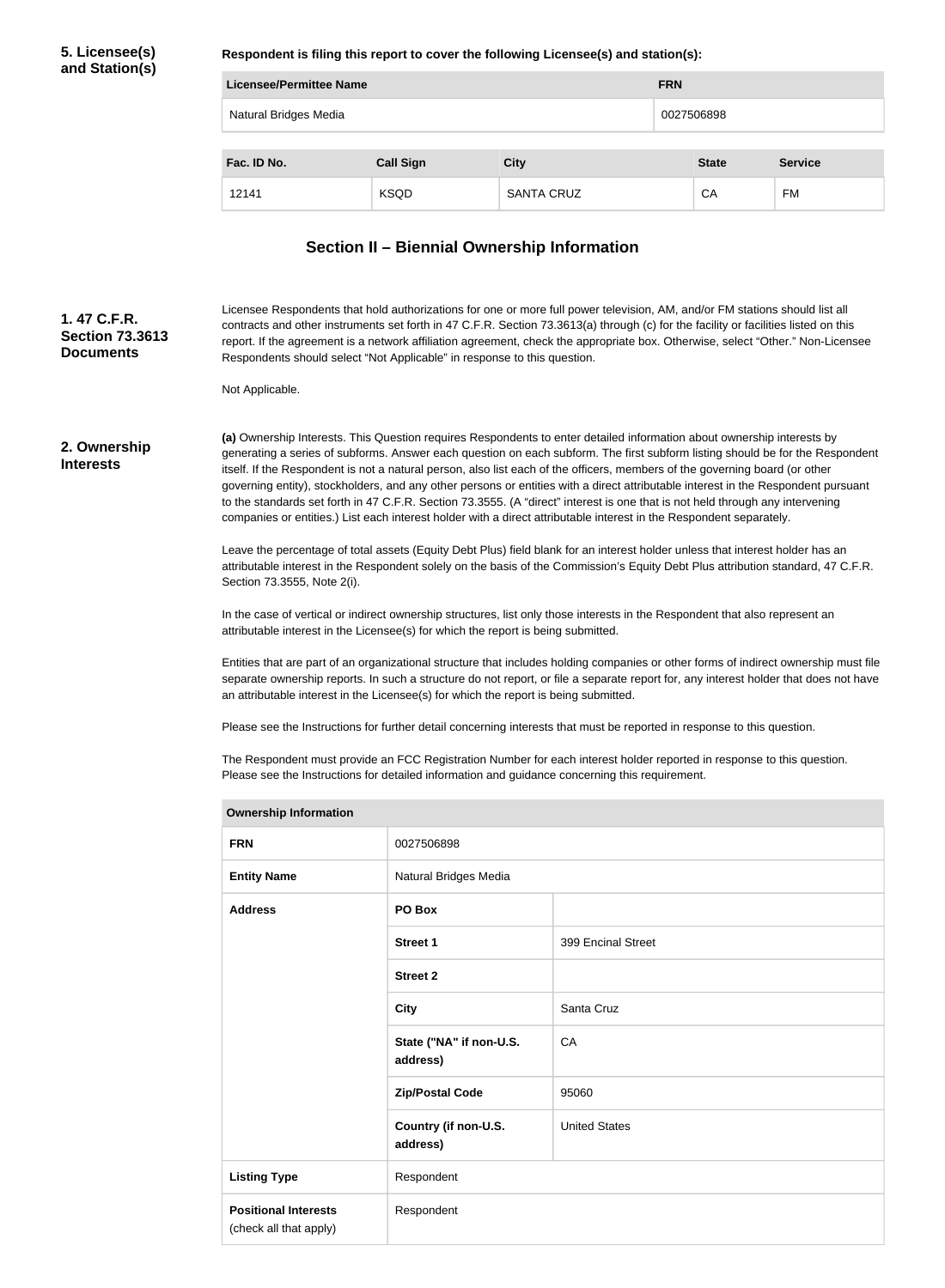| <b>Tribal Nation or Tribal</b><br><b>Entity</b>                                                                                   | Interest holder is not a Tribal nation or Tribal entity |         |  |
|-----------------------------------------------------------------------------------------------------------------------------------|---------------------------------------------------------|---------|--|
| <b>Interest Percentages</b>                                                                                                       | Voting                                                  | $0.0\%$ |  |
| (enter percentage values)<br>from $0.0$ to $100.0$ )                                                                              | <b>Equity</b>                                           | $0.0\%$ |  |
|                                                                                                                                   | <b>Total assets (Equity Debt</b><br>Plus)               | $0.0\%$ |  |
| Does interest holder have an attributable interest in one or more broadcast stations<br>No.<br>that do not appear on this report? |                                                         |         |  |

| <b>Ownership Information</b>                                                                                                            |                                           |                        |  |
|-----------------------------------------------------------------------------------------------------------------------------------------|-------------------------------------------|------------------------|--|
| <b>FRN</b>                                                                                                                              | 9990143619                                |                        |  |
| <b>Name</b>                                                                                                                             | Ned Hearn                                 |                        |  |
| <b>Address</b>                                                                                                                          | PO Box                                    |                        |  |
|                                                                                                                                         | <b>Street 1</b>                           | 2150 Sunny Acres       |  |
|                                                                                                                                         | <b>Street 2</b>                           |                        |  |
|                                                                                                                                         | <b>City</b>                               | Santa Cruz             |  |
|                                                                                                                                         | State ("NA" if non-U.S.<br>address)       | CA                     |  |
|                                                                                                                                         | <b>Zip/Postal Code</b>                    | 95060-1235             |  |
|                                                                                                                                         | Country (if non-U.S.<br>address)          | <b>United States</b>   |  |
| <b>Listing Type</b>                                                                                                                     | Other Interest Holder                     |                        |  |
| <b>Positional Interests</b><br>(check all that apply)                                                                                   | Officer                                   |                        |  |
| <b>Principal Profession or</b><br><b>Occupation</b>                                                                                     | Attorney                                  |                        |  |
| By Whom Appointed or<br><b>Elected</b>                                                                                                  | <b>Board of Directors</b>                 |                        |  |
| Citizenship, Gender,                                                                                                                    | <b>Citizenship</b>                        | <b>US</b>              |  |
| <b>Ethnicity, and Race</b><br><b>Information (Natural</b>                                                                               | Gender                                    | Male                   |  |
| <b>Persons Only)</b>                                                                                                                    | <b>Ethnicity</b>                          | Not Hispanic or Latino |  |
|                                                                                                                                         | Race                                      | White                  |  |
| <b>Interest Percentages</b>                                                                                                             | Voting                                    | 16.7%                  |  |
| (enter percentage values<br>from 0.0 to 100.0)                                                                                          | <b>Equity</b>                             | 0.0%                   |  |
|                                                                                                                                         | <b>Total assets (Equity Debt</b><br>Plus) | 0.0%                   |  |
| Does interest holder have an attributable interest in one or more broadcast stations<br><b>No</b><br>that do not appear on this report? |                                           |                        |  |

## **Ownership Information FRN** 9990143620 **Name** Mathilde Rand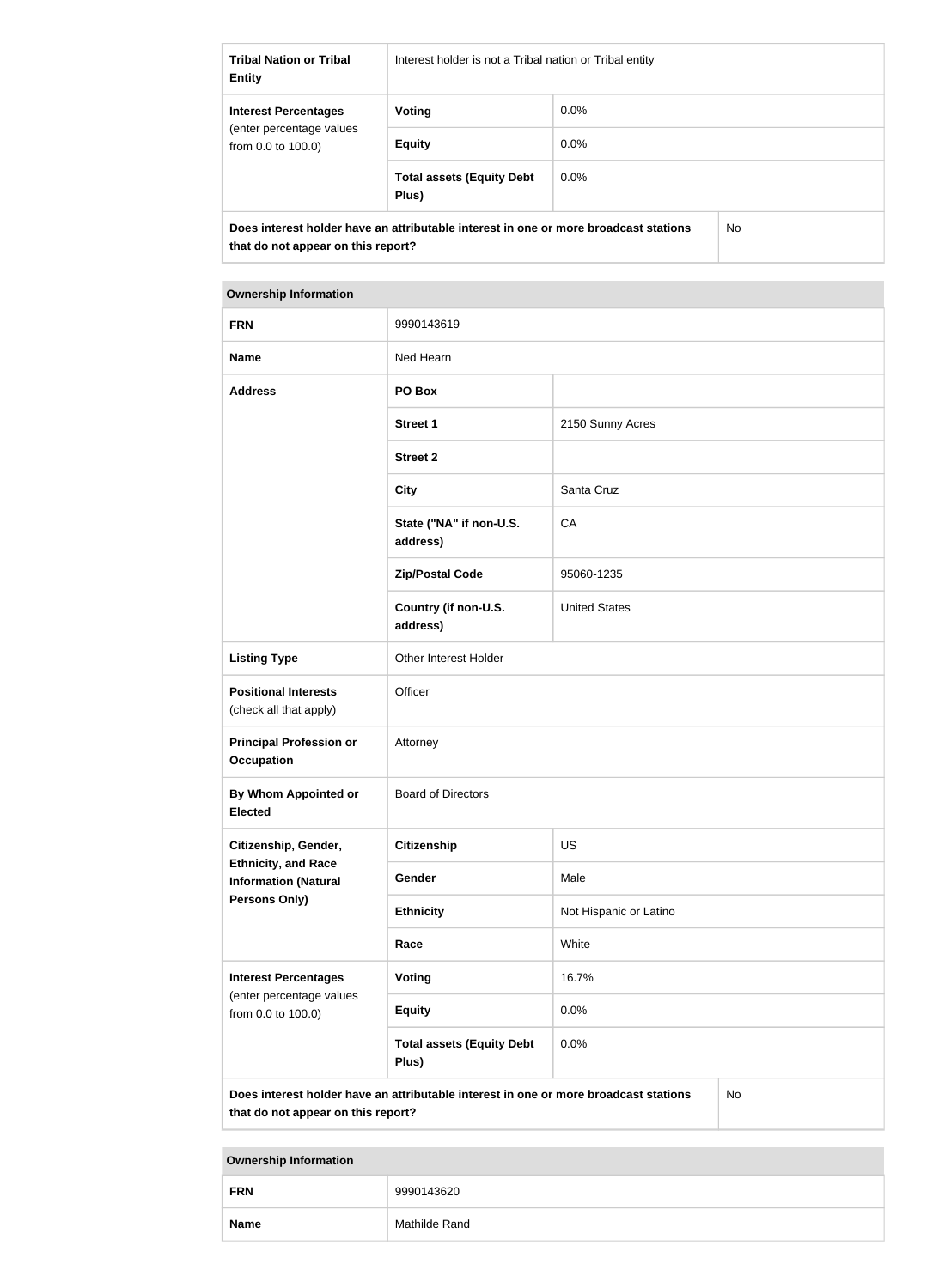| <b>Address</b>                                            | PO Box                                                                               | 3892                   |           |  |
|-----------------------------------------------------------|--------------------------------------------------------------------------------------|------------------------|-----------|--|
|                                                           | <b>Street 1</b>                                                                      |                        |           |  |
|                                                           | <b>Street 2</b>                                                                      |                        |           |  |
|                                                           | <b>City</b>                                                                          | Santa Cruz             |           |  |
|                                                           | State ("NA" if non-U.S.<br>address)                                                  | CA                     |           |  |
|                                                           | <b>Zip/Postal Code</b>                                                               | 95063-3892             |           |  |
|                                                           | Country (if non-U.S.<br>address)                                                     | <b>United States</b>   |           |  |
| <b>Listing Type</b>                                       | Other Interest Holder                                                                |                        |           |  |
| <b>Positional Interests</b><br>(check all that apply)     | Officer                                                                              |                        |           |  |
| <b>Principal Profession or</b><br><b>Occupation</b>       | <b>Retired Principal</b>                                                             |                        |           |  |
| By Whom Appointed or<br><b>Elected</b>                    | Appointed by Board of DIrectors                                                      |                        |           |  |
| Citizenship, Gender,                                      | <b>Citizenship</b>                                                                   | <b>US</b>              |           |  |
| <b>Ethnicity, and Race</b><br><b>Information (Natural</b> | Gender                                                                               | Female                 |           |  |
| Persons Only)                                             | <b>Ethnicity</b>                                                                     | Not Hispanic or Latino |           |  |
|                                                           | Race                                                                                 | White                  |           |  |
| <b>Interest Percentages</b><br>(enter percentage values   | <b>Voting</b>                                                                        | 16.7%                  |           |  |
| from 0.0 to 100.0)                                        | <b>Equity</b>                                                                        | 0.0%                   |           |  |
|                                                           | <b>Total assets (Equity Debt</b><br>Plus)                                            | 0.0%                   |           |  |
| that do not appear on this report?                        | Does interest holder have an attributable interest in one or more broadcast stations |                        | <b>No</b> |  |

| <b>Ownership Information</b> |                                     |                      |
|------------------------------|-------------------------------------|----------------------|
| <b>FRN</b>                   | 9990143621                          |                      |
| <b>Name</b>                  | Diane Cowen                         |                      |
| <b>Address</b>               | PO Box                              |                      |
|                              | <b>Street 1</b>                     | 506 San Juan Ave     |
|                              | <b>Street 2</b>                     |                      |
|                              | <b>City</b>                         | Santa Cruz           |
|                              | State ("NA" if non-U.S.<br>address) | CA                   |
|                              | <b>Zip/Postal Code</b>              | 95062-1248           |
|                              | Country (if non-U.S.<br>address)    | <b>United States</b> |
| <b>Listing Type</b>          | Other Interest Holder               |                      |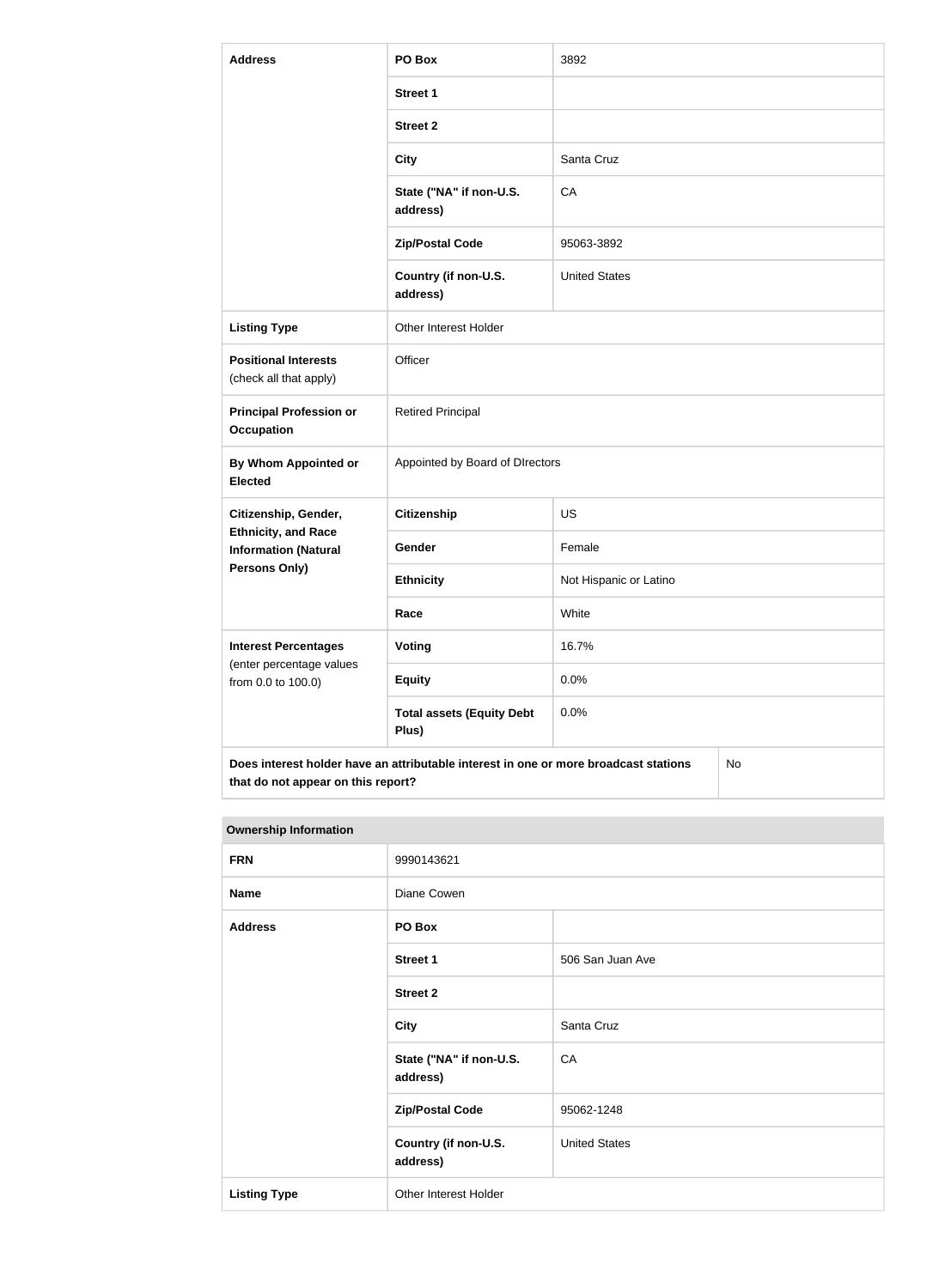| <b>Positional Interests</b><br>(check all that apply)                                              | Officer                                   |                        |  |
|----------------------------------------------------------------------------------------------------|-------------------------------------------|------------------------|--|
| <b>Principal Profession or</b><br><b>Occupation</b>                                                | Librarian                                 |                        |  |
| By Whom Appointed or<br><b>Elected</b>                                                             | Appointed by Board of DIrectors           |                        |  |
| Citizenship, Gender,<br><b>Ethnicity, and Race</b><br><b>Information (Natural</b><br>Persons Only) | <b>Citizenship</b>                        | <b>US</b>              |  |
|                                                                                                    | <b>Gender</b>                             | Female                 |  |
|                                                                                                    | <b>Ethnicity</b>                          | Not Hispanic or Latino |  |
|                                                                                                    | Race                                      | White                  |  |
| <b>Interest Percentages</b><br>(enter percentage values<br>from 0.0 to 100.0)                      | <b>Voting</b>                             | 16.7%                  |  |
|                                                                                                    | <b>Equity</b>                             | 0.0%                   |  |
|                                                                                                    | <b>Total assets (Equity Debt</b><br>Plus) | 0.0%                   |  |
| Does interest holder have an attributable interest in one or more broadcast stations<br>No         |                                           |                        |  |

**Does interest holder have an attributable interest in one or more broadcast stations that do not appear on this report?**

### **Ownership Information**

| <b>FRN</b>                                                                 | 9990143623                                            |                                  |  |
|----------------------------------------------------------------------------|-------------------------------------------------------|----------------------------------|--|
| <b>Name</b>                                                                | Tammi Brown                                           |                                  |  |
| <b>Address</b>                                                             | PO Box                                                | 801                              |  |
|                                                                            | <b>Street 1</b>                                       |                                  |  |
|                                                                            | <b>Street 2</b>                                       |                                  |  |
|                                                                            | <b>City</b>                                           | Soquel                           |  |
|                                                                            | State ("NA" if non-U.S.<br>address)                   | CA                               |  |
|                                                                            | <b>Zip/Postal Code</b>                                | 95073-0801                       |  |
|                                                                            | Country (if non-U.S.<br>address)                      | <b>United States</b>             |  |
| <b>Listing Type</b>                                                        | Other Interest Holder                                 |                                  |  |
| <b>Positional Interests</b><br>(check all that apply)                      | Member of Governing Board (or other governing entity) |                                  |  |
| <b>Principal Profession or</b><br><b>Occupation</b>                        | Musician                                              |                                  |  |
| By Whom Appointed or<br><b>Elected</b>                                     | Appointed by Board of DIrectors                       |                                  |  |
| Citizenship, Gender,                                                       | <b>Citizenship</b>                                    | US                               |  |
| <b>Ethnicity, and Race</b><br><b>Information (Natural</b><br>Persons Only) | Gender                                                | Female                           |  |
|                                                                            | <b>Ethnicity</b>                                      | Not Hispanic or Latino           |  |
|                                                                            | Race                                                  | <b>Black or African American</b> |  |
| <b>Interest Percentages</b>                                                | Voting                                                | 16.7%                            |  |
| (enter percentage values                                                   |                                                       |                                  |  |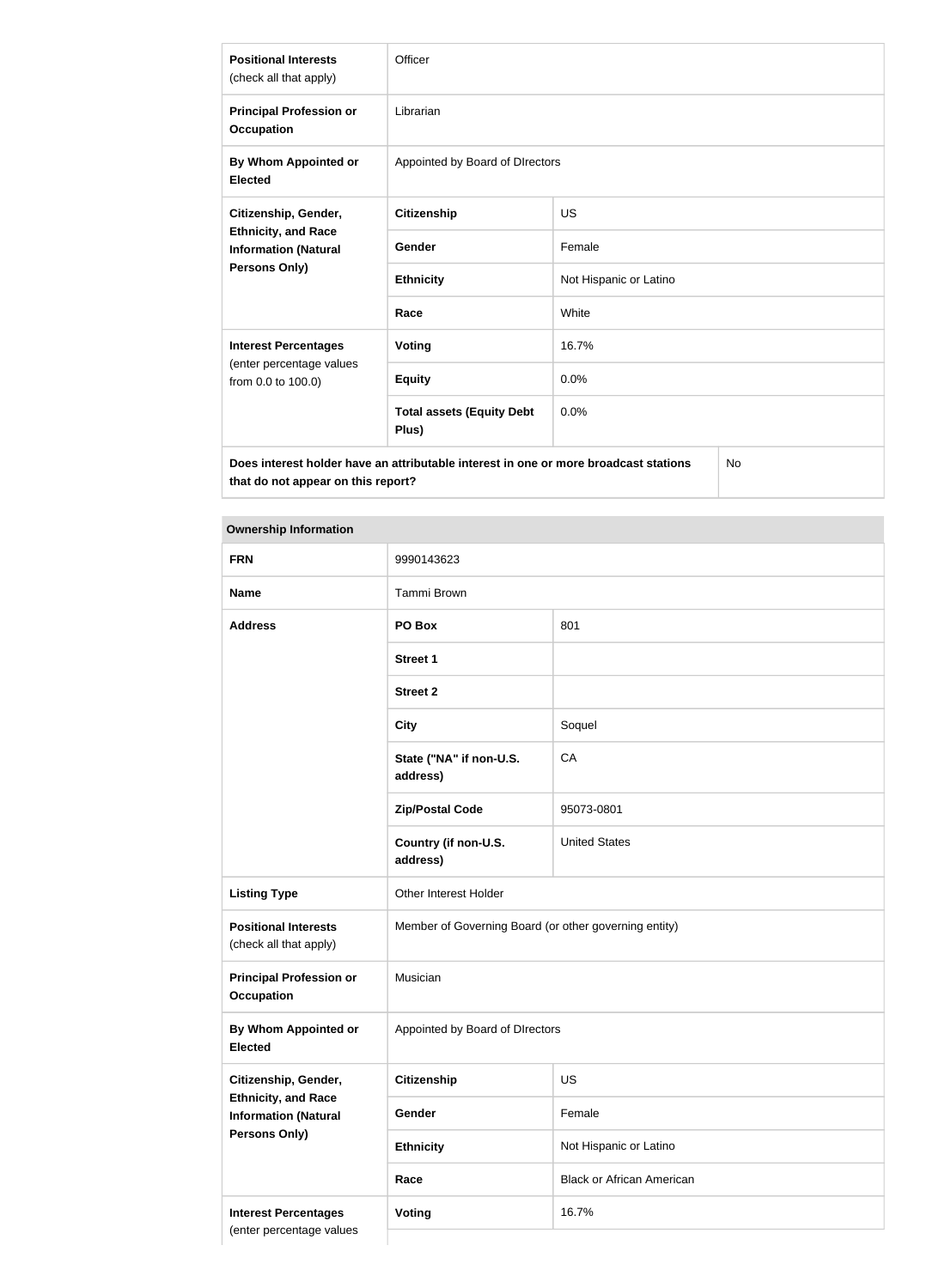| from 0.0 to 100.0) | <b>Equity</b>                                                                        | $0.0\%$ |    |
|--------------------|--------------------------------------------------------------------------------------|---------|----|
|                    | <b>Total assets (Equity Debt</b><br>Plus)                                            | $0.0\%$ |    |
|                    | Does interest holder have an attributable interest in one or more broadcast stations |         | No |

| DUES INCLESI NUMERI NAVE AN AMIDULADIE MICRESI IN ONE OF MORGANIST STANDIS |  |
|----------------------------------------------------------------------------|--|
| that do not appear on this report?                                         |  |

| <b>Ownership Information</b>                                                                                                            |                                                       |                        |  |
|-----------------------------------------------------------------------------------------------------------------------------------------|-------------------------------------------------------|------------------------|--|
| <b>FRN</b>                                                                                                                              | 9990143624                                            |                        |  |
| <b>Name</b>                                                                                                                             | Sandy Stone                                           |                        |  |
| <b>Address</b>                                                                                                                          | PO Box                                                |                        |  |
|                                                                                                                                         | <b>Street 1</b>                                       | 1848 Redwood Drive     |  |
|                                                                                                                                         | <b>Street 2</b>                                       |                        |  |
|                                                                                                                                         | <b>City</b>                                           | Aptos                  |  |
|                                                                                                                                         | State ("NA" if non-U.S.<br>address)                   | CA                     |  |
|                                                                                                                                         | <b>Zip/Postal Code</b>                                | 95003                  |  |
|                                                                                                                                         | Country (if non-U.S.<br>address)                      | <b>United States</b>   |  |
| <b>Listing Type</b>                                                                                                                     | Other Interest Holder                                 |                        |  |
| <b>Positional Interests</b><br>(check all that apply)                                                                                   | Member of Governing Board (or other governing entity) |                        |  |
| <b>Principal Profession or</b><br><b>Occupation</b>                                                                                     | Engineer                                              |                        |  |
| By Whom Appointed or<br><b>Elected</b>                                                                                                  | Appointed by Board of DIrectors                       |                        |  |
| Citizenship, Gender,                                                                                                                    | Citizenship                                           | <b>US</b>              |  |
| <b>Ethnicity, and Race</b><br><b>Information (Natural</b>                                                                               | Gender                                                | Male                   |  |
| <b>Persons Only)</b>                                                                                                                    | <b>Ethnicity</b>                                      | Not Hispanic or Latino |  |
|                                                                                                                                         | White<br>Race                                         |                        |  |
| <b>Interest Percentages</b>                                                                                                             | Voting                                                | 16.7%                  |  |
| (enter percentage values<br>from 0.0 to 100.0)                                                                                          | <b>Equity</b>                                         | 0.0%                   |  |
|                                                                                                                                         | <b>Total assets (Equity Debt</b><br>Plus)             | 0.0%                   |  |
| Does interest holder have an attributable interest in one or more broadcast stations<br><b>No</b><br>that do not appear on this report? |                                                       |                        |  |

| <b>Ownership Information</b> |                     |                         |
|------------------------------|---------------------|-------------------------|
| <b>FRN</b>                   | 9990147505          |                         |
| <b>Name</b>                  | Rachel Anne Goodman |                         |
| <b>Address</b>               | PO Box              |                         |
|                              | <b>Street 1</b>     | 415 Emerald Forest lane |
|                              |                     |                         |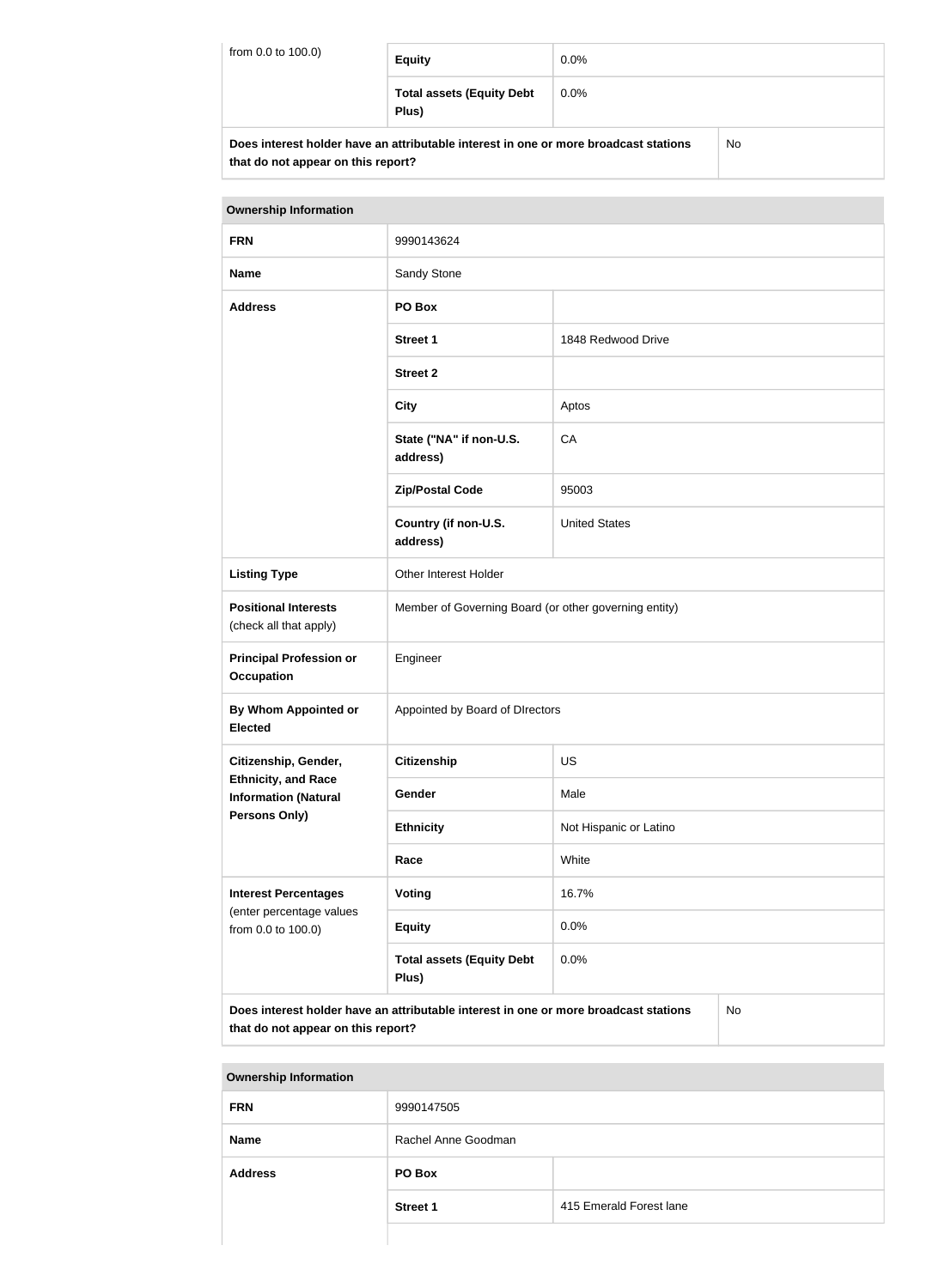|                                                                                                                                                                                                             | <b>Street 2</b>                                       |                        |  |
|-------------------------------------------------------------------------------------------------------------------------------------------------------------------------------------------------------------|-------------------------------------------------------|------------------------|--|
|                                                                                                                                                                                                             | <b>City</b>                                           | <b>Bonny Doon</b>      |  |
|                                                                                                                                                                                                             | State ("NA" if non-U.S.<br>address)                   | CA                     |  |
|                                                                                                                                                                                                             | <b>Zip/Postal Code</b>                                | 95060                  |  |
|                                                                                                                                                                                                             | Country (if non-U.S.<br>address)                      | <b>United States</b>   |  |
| <b>Listing Type</b>                                                                                                                                                                                         | Other Interest Holder                                 |                        |  |
| <b>Positional Interests</b><br>(check all that apply)                                                                                                                                                       | Member of Governing Board (or other governing entity) |                        |  |
| <b>Principal Profession or</b><br><b>Occupation</b>                                                                                                                                                         | University lecturer                                   |                        |  |
| By Whom Appointed or<br><b>Elected</b>                                                                                                                                                                      | <b>Board</b>                                          |                        |  |
| Citizenship, Gender,                                                                                                                                                                                        | <b>Citizenship</b><br><b>US</b>                       |                        |  |
| <b>Ethnicity, and Race</b><br><b>Information (Natural</b>                                                                                                                                                   | <b>Gender</b>                                         | Female                 |  |
| Persons Only)                                                                                                                                                                                               | <b>Ethnicity</b>                                      | Not Hispanic or Latino |  |
|                                                                                                                                                                                                             | Race                                                  | White                  |  |
| <b>Interest Percentages</b>                                                                                                                                                                                 | <b>Voting</b>                                         | 16.7%                  |  |
| (enter percentage values<br>from 0.0 to 100.0)                                                                                                                                                              | <b>Equity</b>                                         | 0.0%                   |  |
|                                                                                                                                                                                                             | <b>Total assets (Equity Debt</b><br>Plus)             | 0.0%                   |  |
| Does interest holder have an attributable interest in one or more broadcast stations<br>No<br>that do not appear on this report?                                                                            |                                                       |                        |  |
| (b) Respondent certifies that any interests, including equity, financial, or voting<br>Yes<br>interests, not reported in this filing are non-attributable.<br>If "No," submit as an exhibit an explanation. |                                                       |                        |  |
|                                                                                                                                                                                                             |                                                       |                        |  |
| (c) Is Respondent seeking an attribution exemption for any officer or director with<br>duties wholly unrelated to the Licensee(s)?                                                                          |                                                       | No                     |  |

| duties wholly unrelated to the Licensee(s)?                                                                                |  |
|----------------------------------------------------------------------------------------------------------------------------|--|
| If "Yes," complete the information in the required fields and submit an Exhibit fully describing                           |  |
| that individual's duties and responsibilities, and explaining why that individual should not be<br>attributed an interest. |  |

## **Certification Section Section Question** *Response*